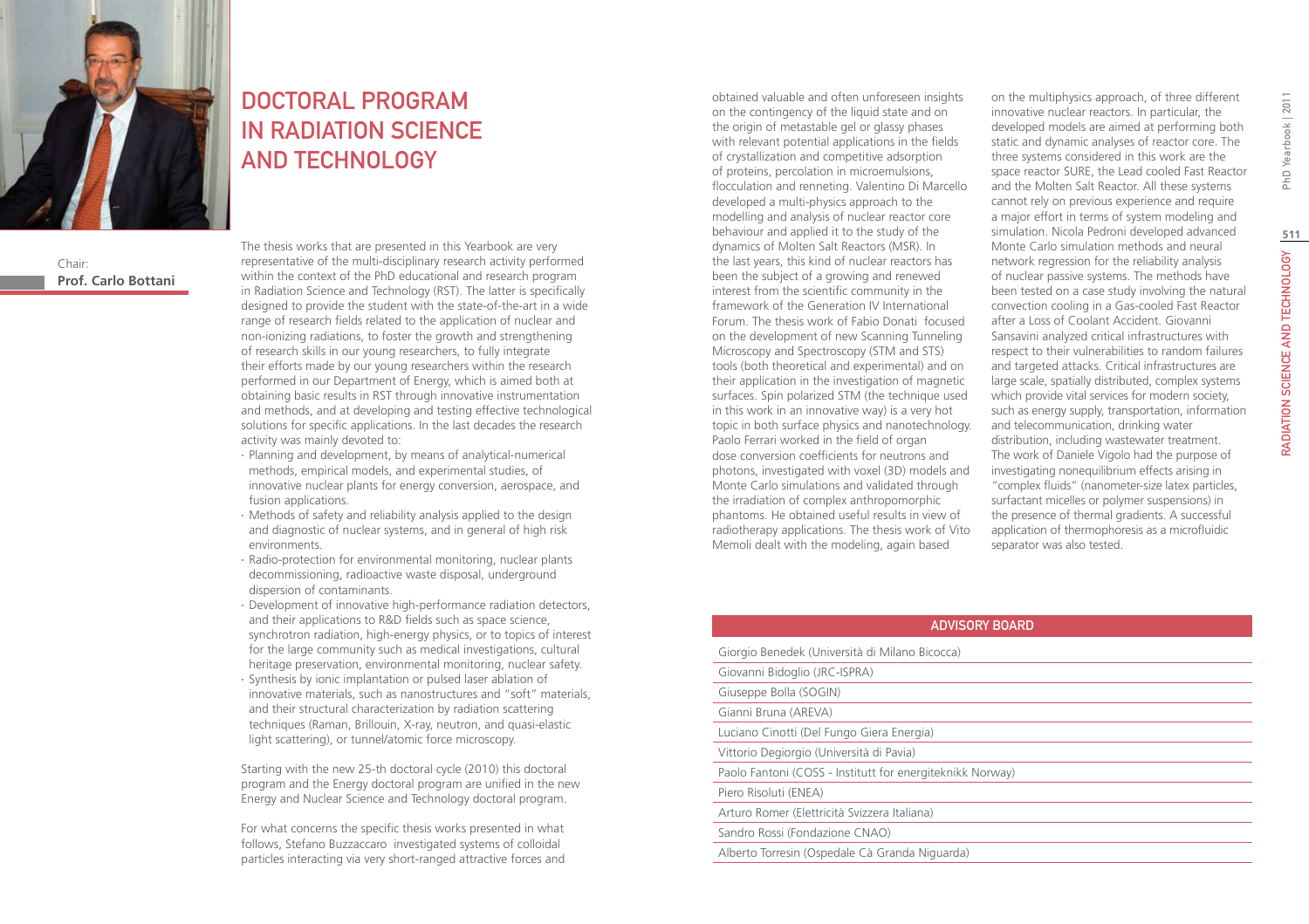# CONCEPTUAL CORE DESIGN Study for a Generation-IV Lead-cooled Fast Reactor Demonstrator

### **Sara Bortot**

The object of this thesis work consists in the development of a preliminary core configuration for a Generation-IV Lead-cooled Fast Reactor (LFR) demonstrator (DEMO).

A great interest is currently focused on the combined technologies of fast reactors and associated closed fuel cycles, due to their potential to significantly foster a more effective utilization of uranium resources, while enabling the transmutation of minor actinides. R&D on the most promising concepts is currently being coordinated at an international level by initiatives such as the Generation-IV International Forum. Moreover, the European Community has defined its own strategy and priorities for systems that are the most likely to meet Europe's energy needs. In particular, attention to heavy liquid metal coolants (HLMC) has arisen in several countries, as their advantageous characteristics and associate technologies have gradually been recognized. Two pooltype reactor concepts have been selected as candidates for international cooperation and joint development: the Small Secure Transportable Autonomous Reactor (SSTAR), and the European Lead-cooled System (ELSY). With the existing experience

base, the need to construct and

operate a LFR demonstrator has been recognized, aimed at successfully proving specific LFR technologies and to lay a foundation for further commercial deployments. In this context, two different LFR demonstrators targeting two diverse aims have been developed, reflecting the significant differences between the ELSY and SSTAR missions and designs. The first is based upon the ELSY reference configuration, and is expected to both prove the viability of technology to be implemented in a first-of-a-kind industrial power plant, and serve as an irradiation facility for accelerated fuels and materials testing, thus requiring a high neutron fast flux. The second consists in a first-of-a-kind demonstration of an improved modular natural circulation STAR, named the SUstainable Proliferation-resistance Enhanced Refined Secure Transportable Autonomous Reactor (SUPERSTAR), intended for international or remote deployment and with features for near-term realization. Two conceptual core configurations have been developed starting from the very beginning of the projects by applying a same method. In particular, a preliminary broadspectrum analysis of the technical issues that would accompany

an early LFR demonstration has been first performed, in order to identify a set of general objectives and requirements properly defining the meaning of "demonstrative". Then, attention has been concentrated on neutronics, and an *a priori* core design methodology has been set up and applied to establish a number of geometrical parameters on the basis of demonstration goals and technological constraints. Scoping analyses have been then performed, followed by optimization studies leading to the reference core configurations. A complete neutronics characterization, involving fuel cycle calculations and evaluation of reactivity coefficients and kinetic parameters (required for the subsequent study of core and primary loop dynamics) has been accomplished. Once established a core configuration for the two demonstrators, preliminary thermal-hydraulic analyses have been performed to verify *a posteriori* that safety limits were respected and postulated criteria were fulfilled. As far as DEMO is concerned, conventional MOX has been considered as the reference fuel, according to the needs of

both meeting a reasonably early schedule and pursuing the major goal of ELSY representativeness. Nevertheless, a U-Pu-Zr ternary

alloy fuel core has been investigated as an alternative option, since the superior safety response to operational transients and postulated accidents that metal provides, compared to oxide, may eliminate the practical need for certain safety features such as the capability to withstand core melting scenarios or energetic core disruption.

The resulting core designs feature the two key neutronics goals, a 300 MW $_{th}$  core, composed by 24 ductless fuel assemblies (FAs) with pins arranged on a square lattice, organized into two radial enrichment zones, ensuing from criticality assessment and power flattening needs. The foremost goal of designing a high power density LFR DEMO assuring a high fast neutron flux has been successfully accomplished while complying with all the reference criteria: a peak total neutron flux nearly three times as high as ELSY one has been achieved while respecting all the technological constraints in both configurations.

Concerning SUPERSTAR concept development, a core design investigation has been carried out by incorporating also the use of hot channel factors as well as margins for other uncertainties, seeking four essential requirements: a long core lifetime, transportability, near-term deployment, and natural circulation cooling up to 15 % overpower. Design studies have emphasized reducing the power distribution through the use of multiple enrichment zones, limiting the burn-up reactivity swing to less than 1 \$ compatibly with a unitary conversion ratio, and providing sufficient shut-down reactivity, while always complying with

the strict radial dimensional constraint. Moreover, the design of innovative control rods denser than lead, thus sinking in lead under gravity following release, has been undertaken in order to guarantee safety. A preliminary core configuration complying with all the design goals have been suitably accomplished: the reference design fulfills quite satisfactorily as the a long-life core has been designed featuring a reactivity swing matching the target figure of 1 \$ while assuring a very flat power distribution all over its lifetime.

Investigation of DEMO kinetics and dynamics has been finally undertaken, in order to provide a helpful and flexible tool in this early phase of the reactor conceptual design, in which all the system specifications are still considered as open design parameters, allowing a relatively quick analysis of fundamental dynamics and stability aspects that cannot be left aside when refining or even finalizing the system configuration. In this perspective, reactor dynamics is of primary importance for the study of plant global performance and for transient design-basis analysis, since it provides fundamental feedbacks on safety and stability, as well as prospects of using different core materials possibly helping make a definitive choice concerning fuel type and design parameters, and useful guidelines for the conception of an appropriate control system. Calculations have been carried out using a first principles analytical model, *ad hoc* developed, as well as the SAS4A/ SASSYS-1 Liquid Metal Reactor

Code System. Both core and primary loop models have been developed, and the reactor transient response following postulated accident initiators has been studied. MOX and metallic fuel dynamic performances have been compared, confirming the expected superior safety characteristics of the latter, and a very good agreement has been found between the outcomes of the simplified analytical model and SAS4A/SASSYS-1 results. The transient simulation has brought a fundamental finding: the high core pressure drops (due to the small hydraulic diameter coming from the need of a very compact lattice with small pin diameters to reach very high power density values) compromise an effective cooling by natural circulation, which consequently cannot be relied on whether an accident occurs, in particular for MOX fuel. As a main consequence and feedback on core design, it is stated that a high flux demonstrator needs to incorporate alternative additional systems to guarantee an effective core cooling in the case of loss of pumping power. On the contrary, if priority is to be given to the demonstration of natural circulation cooling effectiveness in accidental conditions, then

the very ambitious goal of a high power density design must be

necessarily relaxed.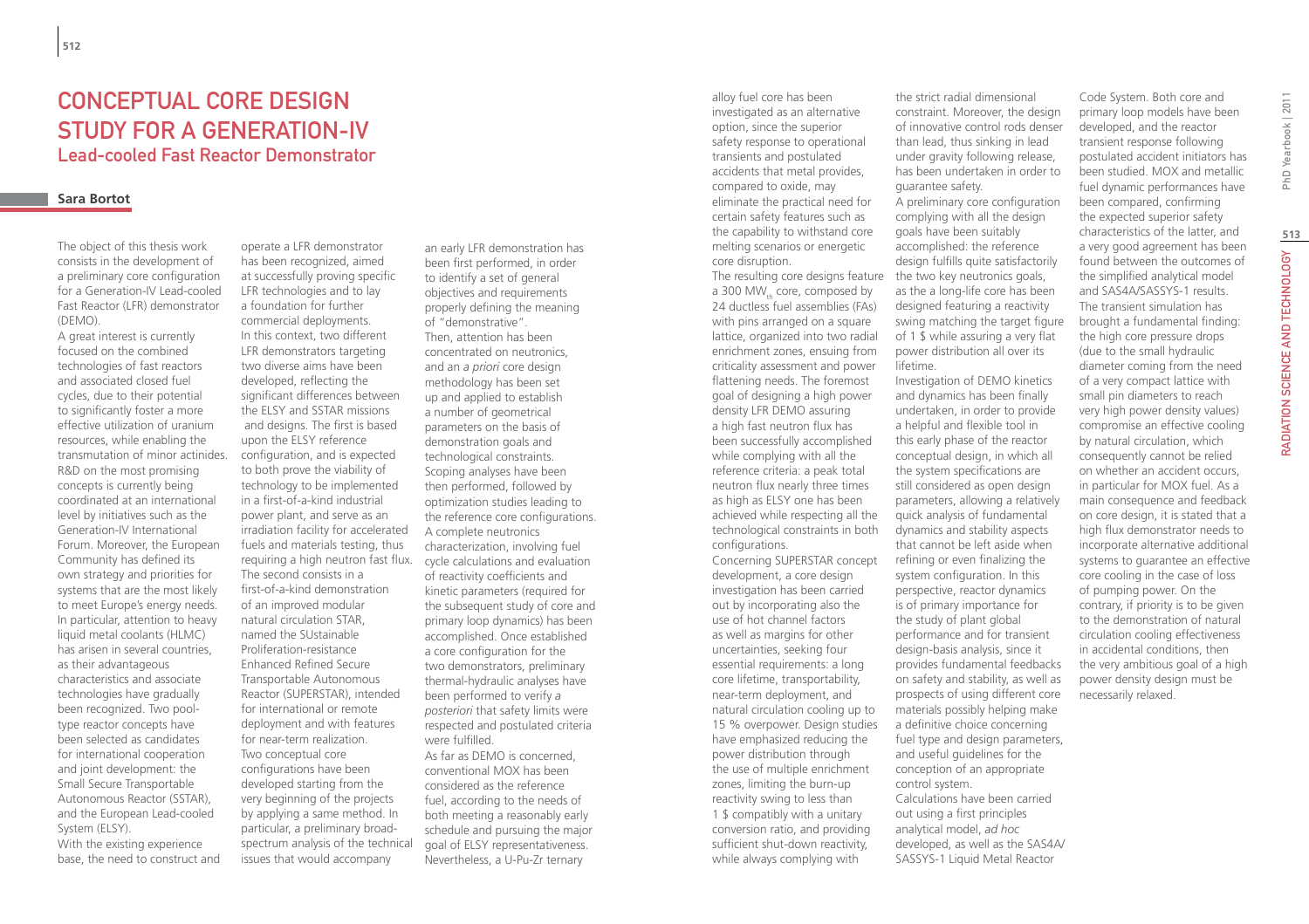# Helium Production and Behaviour in LWR Oxide Nuclear Fuels

### **Pietro Botazzoli**

The context of the present thesis is the characterization and the modelling of the nuclear fuel behaviour in reactor. The work has been developed in the framework of a collaboration between the Politecnico di Milano and the Joint Research Centre/Institute for Transuranium Elements (JRC/ITU). The study of the thermomechanical behaviour of fuel rods (fuel rod performance) is of paramount importance for the design, safety and licensing of nuclear fuels. In fact, the fuel rod is the first barrier against the release of fission products. The thermo-mechanical behaviour of the fuel rod is influenced by many phenomena coupling the fuel pellets and the cladding. The synergy of the different phenomena can be studied only by means of expensive and demanding integral irradiation tests, with the support of fuel performance codes. Many fuel performance codes have been developed in the last 40 years. Among them, TRANSURANUS, developed at the JRC/ITU, is one of the most qualified tool. Although it is more than 30 years old, it is continuously under development in order to improve its prediction capabilities in view of increasing burn-ups and with the employment of new materials. For this end, the properties of new materials have to be

implemented and semi-empirical correlations have to be replaced by more flexible physics-based models based on a multi-scale approach. The lifetime extension of a fuel rod at high burn-up, the fuel performance modelling in such conditions, and the improvement of the multiscale approach applied to the behaviour of nuclear materials are important issues, which are supported by many International Projects (e.g., IFPE - International Fuel Performance Experiment, FUMEX-3 - FUel Modelling at EXtended burn-up, and F-BRIDGE - Basic Research for Innovative Fuel Design for GEN IV systems, sponsored by OECD/NEA, IAEA and the European Commission, respectively).

Among the issues currently investigated, the behaviour of inert gases in oxide fuels at high burn-up is one of the most relevant. In particular, the present thesis contributes to the study and the modelling of the He behaviour (from its production to the release) in oxide nuclear fuels for LWRs. He behaviour can influence the in-reactor performance and the long term storage of nuclear fuel. During the irradiation, He trapped in the pellet can contribute to the degradation of the properties of the fuel. On the other hand, the fraction released in fuel rod free volume influences the inner pressure with consequences

for the safety. This is especially relevant for Mixed OXide fuels (MOX), which are envisaged to be employed for a better sustainability of the nuclear energy resources (closed fuel cycle) and for the management of military grade Pu (e.g., Fissile Material Disposition Program). In fact, He production increases exponentially with the burn-up and it is more relevant for MOX fuel, since the initial presence of Pu leads to a larger production of  $\alpha$  emitters. To this end, in the present thesis, models relevant for the performance of LWR UO $_{\rm _2}$  and MOX fuels at high burn-ups have been developed, coupled and implemented in TRANSURANUS. As a first step, a model for the production of He has been developed and implemented in the TRANSURANUS Burn-up module (TUBRNP). The model takes into account the He produced by  $\alpha$  decays, (n, $\alpha$ ) reactions and ternary fissions. At first, it has been verified through neutron-transport depletion calculations, performed by means of the VESTA Monte Carlo-depletion code (developed at the Institut de Radioprotection et Sûreté Nucléaire). Finally, the model has been validated against experimental data. In particular, a good agreement has been found in terms of average concentrations and radial profiles of the main  $\alpha$  emitters produced in UO<sub>2</sub> fuels.

However, further experimental data are needed for a complete validation of the model. The most important missing information is the He produced. Moreover, isotopic compositions and relative radial nuclide profiles of LWR MOX fuels, especially at high burn-up, are also relevant. As a second step, the microstructure of oxide fuels has been studied, since it is relevant for the behaviour of the gases. More precisely, grain growth of  $\textsf{UO}_2$  and MOX fuels has been investigated. In fact, grain boundaries strongly influence the diffusion process in the grains. As far as the  $\mathsf{UO}_2$  is concerned, experimental data of unirradiated fuels, and the only correlation fuel pellets available in the open literature have been analysed and interpreted by means of different models. However, the experimental data are too dispersed to draw definitive conclusions, since they are influenced by many parameters, which are not always available (e.g., O/M, porosity fraction, pore size). As far as MOX fuel is concerned, due to the lack of experimental data, tests have been carried out by the author at JRC/ ITU in order to study for the first time the influence of Pu content (0, 3.7, 9, 25 %wt) and fabrication technique (SOLGEL, SBR, MIMAS) on the grain growth of stoichiometric MOX fuels annealed at different

temperatures (1350-1750°C). Both grain size distributions and average values have been measured. On one hand, it has been found that normalized size distributions did not change

and were similar among the different samples. On the other hand, large differences

significantly during the annealing but physics-based way, it takes MIMAS and  $\mathsf{UO}_{2}$ , while the two SOLGEL samples had the largest growth. No dependence on the Pu content has been found and the predominant effect has been attributed to the pore size. In fact, SBR MOX is characterized by the largest and slowest pores, while SOLGEL is characterized by the smallest and fastest pores. All things considered, grain growth kinetics of the analyzed samples lies within the large scatter of the values available in the open literature for  $UO<sub>2</sub>$ proposed in open literature for stoichiometric MOX is in agreement with the growth experienced by the SOLGEL samples, which is faster than commercial fuels. This means that the adoption of this correlation for commercial MOX leads to an overestimation of the grain growth, with consequences for the estimation of fission gas and He releases. For the fuel performance, on the basis of the large scatter of the experimental data, the same correlation developed for UO<sub>2</sub> can also be used for MOX fuels. However, a quantification of the effect of porosity and fission gas bubble on the grain boundary movement could be further investigated, for example by means of mesoscale simulations. As a final step, the transport of He in the fuel has been investigated. A model for the He release in the rod free volume has been developed. In a simple into account the intra- and inter-granular behaviour and the absorption. The model has been

have been noticed in terms of growth kinetics. The slowest kinetics has been experienced by the SBR sample, followed by implemented in TRANSURANUS and preliminarily validated on the basis of pressurized and unpressurized fuel rods. The agreement is satisfactory although some discrepancies have been noticed. More experimental data are needed for better assessing the model parameters (diffusion coefficient, solubility) and for a proper validation.

In summary, the behaviour of He in LWR fuel has been studied and modelled, considering the production, the release in the fuel rod free volume and the absorption. In order to do this, grain growth has been investigated. Some data would be useful for a complete validation of the He production and release models, as well as for the in-pile grain growth of LWR MOX fuels. Although related to LWR conditions, the present work could be extended to fast reactors. This could be achieved by including specific onegroup cross sections in the He production model, by considering the columnar grain growth and the corresponding release process from columnar grains.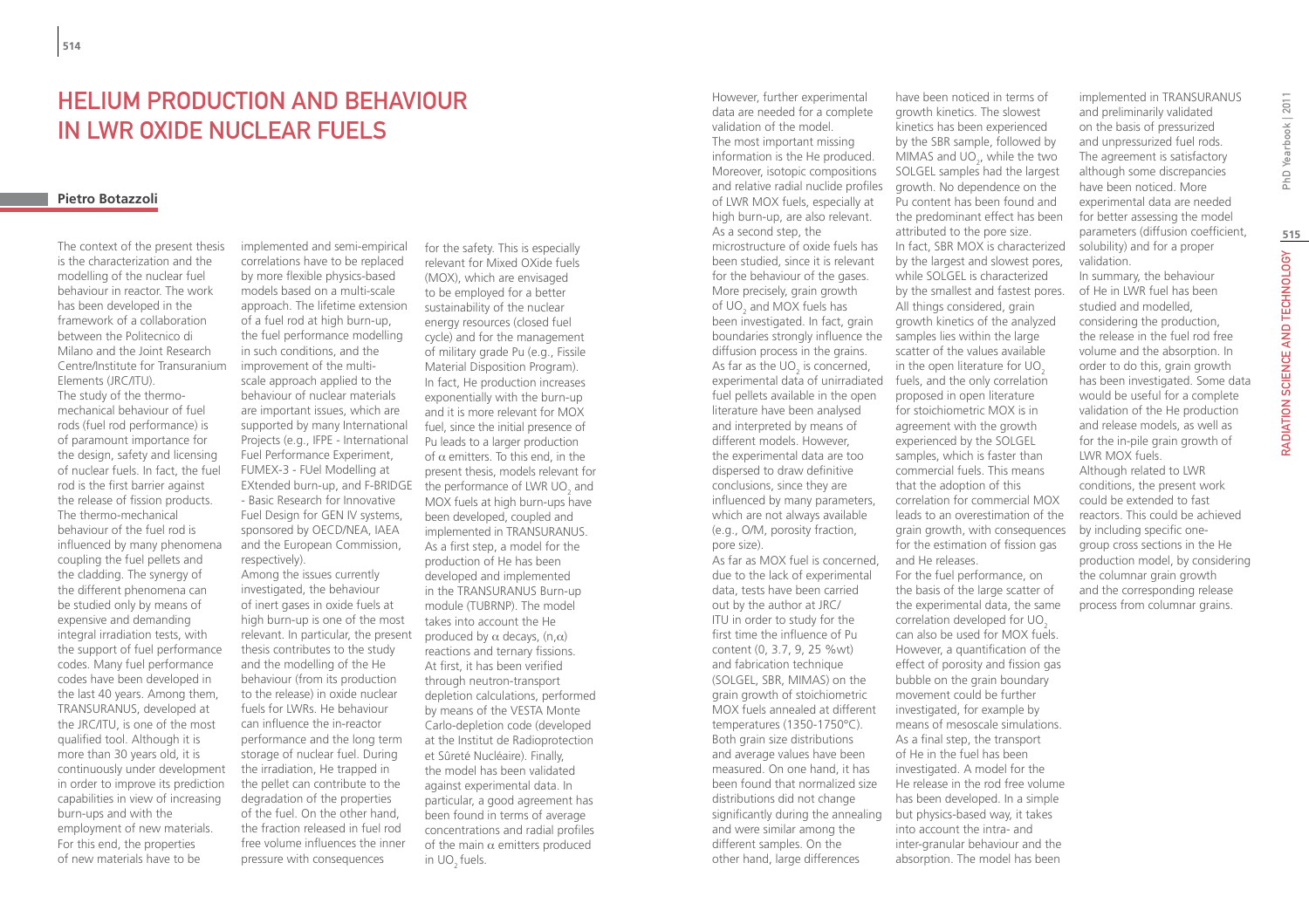# **COMPUTATIONAL METHODS FOR MAINTENANCE<br>
POLICY OPTIMIZATION IN COMPONENTS<br>
OF ELECTRICAL SYSTEMS<br>
Michele Compare**

Managing an industrial plant entails evaluating and trading off the conflicting objectives of economic service and safe operation. In this context, maintenance plays a significant role: knowing when and how to inspect, repair and renovate the components of a system is fundamental to reduce failures, for safety reasons, and unplanned downtime, for economic reasons. The relevance of maintenance in the strategic paradigms of competitiveness of modern businesses has accentuated the need of measuring its contribution to achieving the goals set, which typical include: maximization of production, cost reductions, optimization of maintenance resources, optimization of capital equipment life, minimization of inventory on hand, minimization of energy usage. While these goals do not form an exhaustive list, they highlight the contribution that the proactive management of maintenance can bring to the productive operation of a company. Such management of maintenance entails that the goals sought be measured through the introduction of adequate maintenance key performance indicators. The quantification of these indicators, and thus the optimization of a proactive maintenance plan or the verification of its adequacy,

can be made by more or less sophisticated modeling. Thus, the increasing importance of maintenance in practice has led also to a growing interest for modeling and optimization in support of effective maintenance decisions, which has steered research efforts towards the development of mathematical models and computational methods aimed at identifying a policy of intervention that typically maximizes the production profit and minimizes all losses, including assets ones, while fulfilling the safety goals and the regulatory requirements. In spite of the many research efforts in the direction of building models in support of maintenance decision making, it seems fair to say that in many practical cases the situation is not so brilliant: maintenance policies are in many instances still based on the maintenance schedules recommended by the vendor, which are usually conservative or are only based on qualitative information driven by experience and engineering rationale. In particular, the simplicity of the assumptions of a single component operating in a fixed environment and affected by a single degradation mechanism which is exactly known, compared to the complexity of the reality of multi-component systems in a changing environment in

presence of imprecision, is often put forward to explain the lack of success of maintenance modeling in practice; this simplicity can be regarded as a consequence of the distance between research and industry.

In this context, the objective of the present PhD work has been the development of innovative computational methods in support of maintenance decision makers in real industrial (especially nuclear) applications. These methods have been developed to address real case studies provided by industrial partners, in an effort t o bridge the gap between the academic and industrial worlds. In particular, these case studies are characterized by a common feature: lack or corruption of available data. This situation is typical of the real industrial contexts, but usually it is not given due account in maintenance modeling. In particular, three challenges have been faced:

- ∙ Assess the performance of a maintenance policy when the stochastic model of the behavior of the component is completely known, but it depends on a number of ill-known parameters elicited from experts. ∙ Assess the performance of
- a maintenance policy when the model of the degradation

process is not known, and thus it has to be derived from the information elicited from experts.

∙ Build reliable diagnostic tools based on a dataset containing corrupted data.

Namely, in the first case, the uncertainties associated to the information provided by the experts have been represented by possibility distributions. Then, an hybrid Monte Carlo-Possibilistic method has been exploited to propagate the epistemic uncertainty on the parameters jointly with the aleatory uncertainty, which is encoded by the stochastic process that models the behavior of the maintained component. This has allowed to estimate the uncertainty on the considered indicators of the performance of the maintenance policy to be assessed (i.e., the component mean unavailability and total cost over the mission time). The novelty of the contribution of this part of the thesis lies in the particular combination of techniques taken from the literature and their application in the context of maintenance performance assessment. A novel framework that captures the expert knowledge about the degradation processes affecting the components and exploits this information to build fuzzy degradation models has been

proposed to addressed the second issue. These fuzzy models are then embedded in a Monte Carlo (MC) simulation scheme in order to estimate the considered indicators of the performance of the maintenance policy to be assessed such as the mean unavailability and cost. To do this, an innovative computational solution has been devised: an hybrid Fuzzy Logic - Monte Carlo method. Thus, the contribution of this work is twofold: on one side, the expert-knowledge-based approach to build the models of the degradation processes; on the other side, the techniques to simulate these models within the Monte Carlo scheme. In regard to the third issue (i.e., diagnostics), a novel methodology has been devised to build a reliable empirical classifier for diagnosing the degradation state of electrical components, in the situation (again, very common in real world applications) in which the dataset available to train the classifier contains errors that undermine the performance of the diagnostic tool. In turn, the methodology is made up of two steps: in the first one, the errors are identified and removed from the dataset (which constitutes the novelty of the contribution), whereas an empirical classifier is built in the second part, on the basis of the cleaned dataset.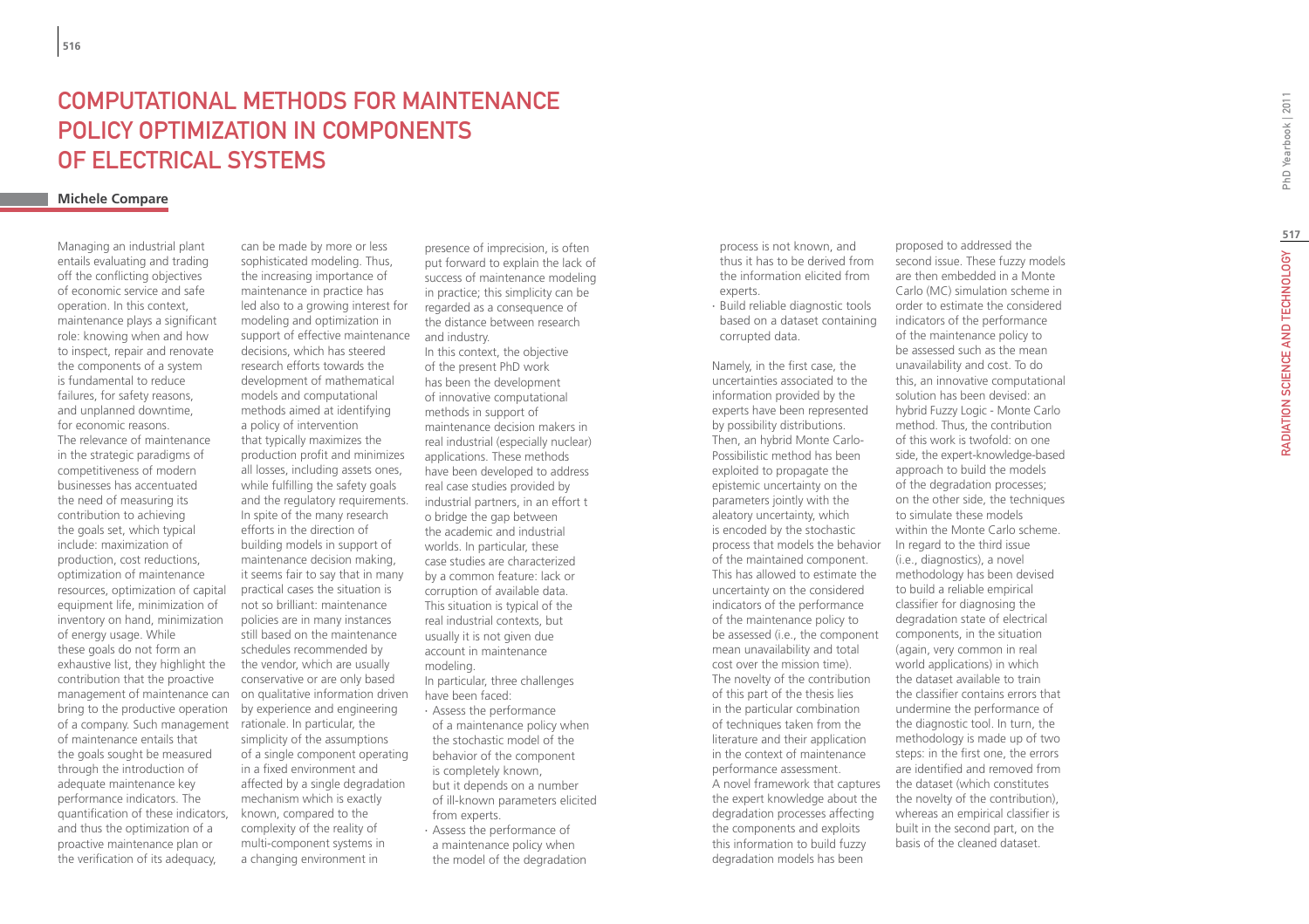# COMPUTATIONAL METHODS AND SOFT COMPUTING MODELS FOR RELIABILITY, AVAILABILITY, MAINTAINABILITY AND SAFETY ANALYSIS OF NUCLEAR SYSTEMS

### **Francesco Di Maio**

Reliability, Availability, Maintainability and Safety (RAMS), as well as risk analysis, are big issues in old and modern Nuclear Power Plants (NPPs) of developed and developing countries. In this context, China represents one of the most strategic market for the nuclear energy industry. However, in the development of such plan, the safety of NPPs is still considered a critical issue for the public acceptance of nuclear energy and, thus, a lot of collaborative research is done for improving the safety standards of old and modern NPPs.

As a result, the work presented in this Ph.D. thesis has been performed at the Department of Energy of the Politecnico di Milano in tight collaboration with the Institute of Nuclear and New Energy Technologies (INET) of Tsinghua University, Beijing (China), within a Joint Ph.D. Agreement signed by both Institutions.

In this context, the goal of the Ph.D. work here presented is to propose the use of advanced simulation techniques (e.g., Monte Carlo) and soft computing methods (e.g., Artificial Neural Networks (ANN), Genetic Algorithms (GA) and Fuzzy Logic (FL)) for addressing four main topics that are problems and challenges related to the power plants design (topics 1 and 2), operation (topic 3) and

life extension phases (topic 4), respectively:

- 1. Reliability analysis of passive safety systems
- 2. Reliability analysis of Digital Instrumentation & Control (I&C) systems
- 3. Condition monitoring for failure prognostics of components
- 4. Uncertainty analysis
- in Thermal-Hydraulics (TH) computer codes

### **Reliability analysis of passive safety systems**

Common to most innovative reactor concepts is the transition from active to passive safety systems, that, for their operation, only rely on natural forces, such as gravity or natural convection. This is widely reckoned to bear some important advantages. However, a fundamental issue, still to be resolved, is the quantification of their reliability, which still requires considerable computational efforts. This calls for the implementation of fast and transparent TH models for a clear interpretation of the system response. The speed of calculation would allow for extensive scenario analysis and for systematic methodologies for addressing all the uncertainties involved, within a rigorous, transparent, traceable, but at the same time manageable, effort of analysis. In this thesis, a simulation framework of analysis

is presented aiming at evaluating the safety performance of the Residual Heat Removal system (RHRs) of the Chinese High Temperature Gas-Cooled Reactor – Pebble Bed Modular (HTR-PM) under uncertain operation conditions, and components and equipments failures.

### **Reliability analysis of Digital Instrumentation & Control (I&C)**

Existing and future NPPs are making a transition from analog to digital technology of Instrumentation and Control (I&C) components, because digital technology has many merits, compared with analog type. However, since digital technology makes use of software for signal processing and operation, there are various technical issues to be solved, such as challenges that exist in modeling the dynamic interactions between the plant systems and processes due to the many unique attributes of these systems. Thus, to assess the impact of digital I&C on NPPs safety, quantifiable reliable models are needed. This entails the simulation of a number of scenarios much larger than that considered for the classical Event Tree/Fault Tree (ET/FT)-based analysis, with the post-simulation retrieval of information becoming quite difficult and burdensome. In this thesis, the results of some

investigations with respect to the classification of the numerous accidental scenarios generated in the dynamic safety analyses of a Level Control Dynamic system (LCDs) and a Lead Bismuth Eutettic – eXperimental Accelerator Driven system (LBE-XADS) equipped with digital I&C are presented. The methods investigated are based on a Fuzzy C-Means (FCM) clustering algorithm in which the classification takes into account not only the final system states reached at the end of the accidental scenarios but also the timing of the occurring events, the fault magnitudes and the characteristics of the process evolution.

### **Condition monitoring for failure prognostics of components**

maintenance costs by attempting model-based approaches to applications. The primary purpose propagation of the uncertainty i.e. the lifetime remaining before solutions of new NPPs whose estimation of the RUL of a system calculations are traditionally Existing NPPs strive to improve safety, maintain availability and reduce operation and at monitoring NPPs health. This is why failure prognostics is becoming attractive in RAMS of a prognostic system is to indicate whether the equipment of interest can perform its function throughout its lifetime with reasonable assurance; and in case it cannot, to estimate its Residual Useful Life (RUL), it can no longer perform its function. The problem of inferring the system state from the measured parameters can be tackled by two general approaches: the model-based and data-driven approaches. In thesis, a data-based similarity approach for the on-line is presented. The novel approach

consists in predicting the remaining time before failure of a given failure scenario developing in the system, by comparing by fuzzy similarity analysis its evolution data to a library of reference trajectory patterns. The prediction on the failure time is dynamically updated as time goes by and measurements of signals representative of the system state are collected. For illustration, a case study is considered regarding the estimation of RUL in failure scenarios of the LBE-XADS. The same approach is tested on the degradation trajectories of a component subjected to fatigue failure crack growth. This latter case study is also considered for showing the capabilities of an additional approach developed in this thesis, that consists in an original combination of data-driven (i.e., Relevance Vector Machines (RVM)) and prognostics, where particular attention is given to the adequate representation and

## **Uncertainty analysis in Thermal-Hydraulics (TH) computer codes**

in the estimates of the RUL.

Uncertainty analysis is required when *i*) checking design safety analysis relies on newly developed models and codes and *ii*) analyzing requests for power uprates and life extensions of existing NPPs, because the combination of the uncertainties of the system under analysis may increase the risk of accidents. Conservative performed for the verification

of the safety performance of a NPP. Recently, the conservative approach is being challenged by a more realistic, Best-Estimate (BE) analysis, which sets forth the calculation of safety margins with realistic models and BE assumptions to account for the consequences related to the failures in some protective barriers. This requires a revision in probabilistic terms of the concept of safety margins and repeated model runs for the associated sensitivity and uncertainty analyses. In this thesis, a set of frameworks of analysis is presented for the estimation of probabilistic safety margins: Order Statistics (OS), Bootstrap Techniques (BT) and Artificial Neural Networks (ANNs) are exploited to tackle the problem of the computational burden related to the large number of model runs needed for the accurate estimation of safety margins and their confidence intervals. Furthermore, different case studies are also presented with respect to the complete blockage accident scenario of one Group Distribution Header (GDH) of a RBMK-1500 nuclear reactor, the partial/total failure of a passive Residual Heat Removal system (RHRs) of the High Temperature Reactor – Pebble Modular (HTR-PM), and the Loss Of Coolant Accident (LOCA) in the RHRs of a Pressurized Water Reactor (PWR).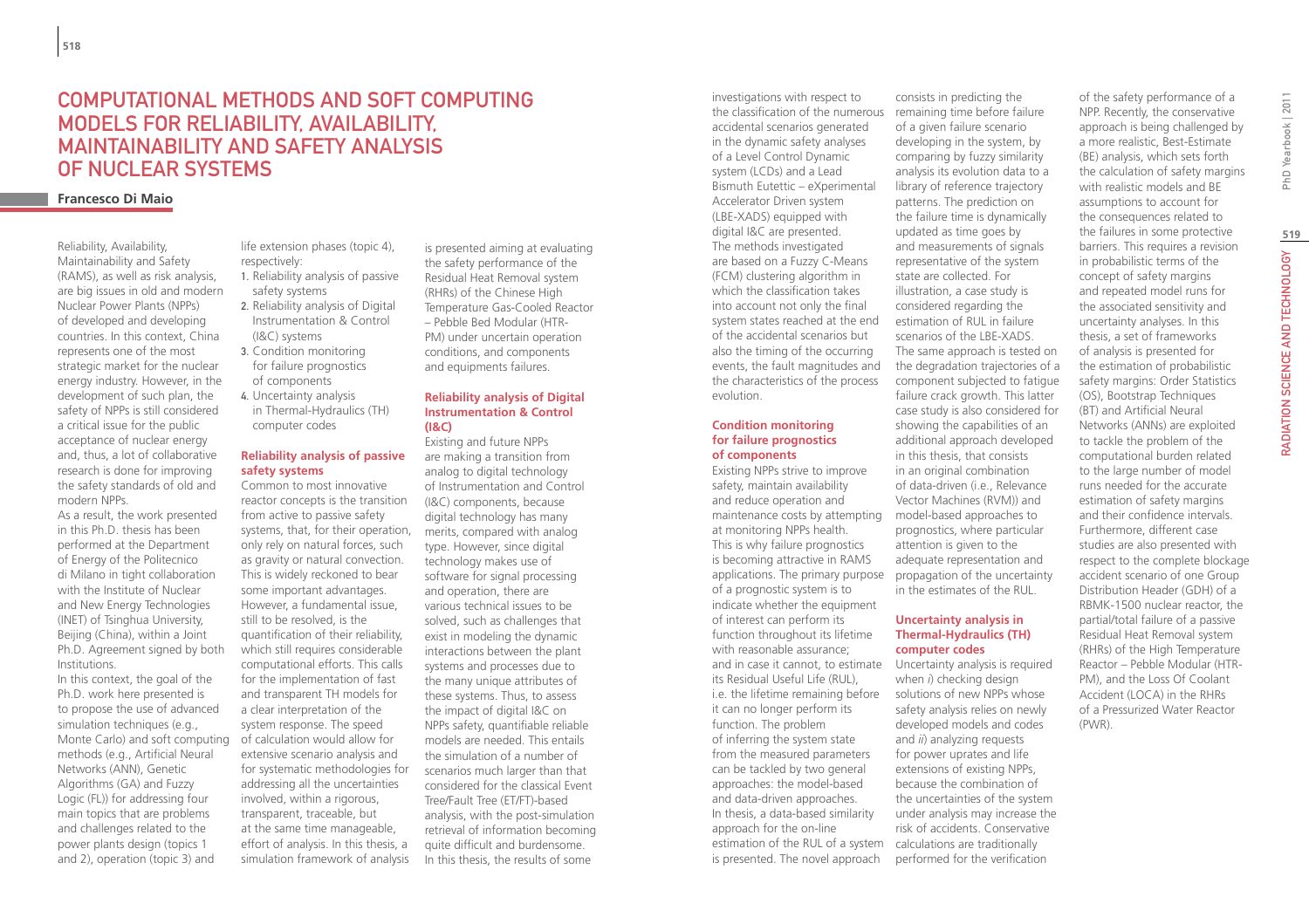# SILICON DETECTORS FOR HADRONTHERAPY APPLICATIONS

### **Maria Vittoria Introini**

Hadrontherapy, a radiotherapeutic treatment carried out with hadrons (e.g. protons and carbon ions), is one of the most promising treatments for some kind of tumours, especially for those highly resistant to conventional treatments like surgery, chemotherapy and radiation therapy with photons and electrons. The effectiveness of a hadrontherapy treatment is strictly related to the energy deposited at the cellular level by the irradiation beam. This local deposition triggers a complex sequence of processes inducing the biological effect. Therefore, an accurate treatment requires a detailed physical knowledge of the local energy distribution of the therapeutic beam and an accurate and complete beam quality assessment. For this purpose, many efforts are required for developing instruments and methods capable of integrating the information derived by a typical dosimetric approach, in order to obtain a more comprehensive physical knowledge of the local energy deposition. Microdosimetry, a field of radiation physics dealing with the description, the measurement and the analysis of the statistical fluctuations of energy imparted locally by radiation to matter, can accomplish this task with

high accuracy. Microdosimetric measurements are typically performed by using tissueequivalent proportional counters (TEPCs). However, a simple and widespread use of these devices for the characterization of hadrontherapy beams is limited by practical difficulties in the management and the maintenance of the associated systems. These limitations led to study alternative detection systems capable of measuring microdosimetric spectra similar to those acquired by TEPCs. The aim of this thesis was to verify the possibility of characterizing a therapeutic proton beam by exploiting a silicon device based on the Monolithic Silicon Telescope technology, recently proposed by the Laboratory of Nuclear Measurements of the Politecnico di Milano for microdosimetry applications. This device, fabricated by ST-Microelectronics (Catania, Italy), is characterized by two different stages: a thin ΔE stage (of about 2 μm in thickness) and a thick E stage (of about 500 μm in thickness). The ΔE stage, coupled to a tissue-equivalent converter, can be in principle exploited as silicon microdosimeter. A prototype device with a ΔE stage segmented in a matrix of micrometric cylindrical diodes about 2 μm in thickness and 9 μm in diameter (coupled

to a thick stage E about 500 μm in thickness) was firstly characterized within quasimonoenergetic neutron fields. The aim was to test the capability of this device of reproducing microdosimetric spectra similar to those acquired by a reference TEPC. A systematic comparison was performed between the lineal energy spectra derived with the two detection systems. The results of this comparison were satisfactory. In order to test the response of the monolithic silicon device to an intense hadron beam, a numerical study with FLUKA simulations was performed. A comparison of the numerical results with experimental data acquired at the 100 MeV unmodulated proton beam of the Loma Linda University Medical Centre was carried out and gave confidence about the use of this device for the characterization of a hadrontherapy beam. The segmented detector was then irradiated at different phantom depths with a clinical proton beam at the Centro di AdroTerapia e Applicazioni Nucleari Avanzate (CATANA), the first Italian protontherapy facility. Simulations with the FLUKA Monte Carlo code were also performed (Fig.1) and numerical results were compared with experimental data. Moreover, a systematic comparison between the lineal





reference TEPC was finally carried The possibility of performing a energy spectra derived with the segmented telescope and literature data acquired with a out (Fig.2).

**in PMMA.**

clinical ones. These limits prevent the possibility of performing the The results of these measurements demonstrated the capability of the silicon device of measuring microdosimetric spectra of proton beams similar to those derived with a TEPC at lineal energies higher than 6 keV  $\mu$ m<sup>-1</sup> and at beam currents about two order of magnitudes lower than the acquisition of lower-LET events in the proximal part of the SOBP, therefore hinder the measurement of low-energy deposition events associated to high energy clinical proton beams. In order to improve the performance of the silicon-based system, a new detector design



**1. Lineal energy spectra obtained with 2. Fig.2: Example of the comparison between the microdosimetric spectra obtained with the silicon telescope (red curve) in the proximal part (left) and in the distal part (right) of the SOBP and those obtained with a reference TEPC, truncated at 6 keV μm-1(blue curve) and complete (non-normalized, dashed black line).**

> is in progress and will be the subject of a future research.

heavy-ion beam characterization by exploiting the double-stage structure of the Monolithic Silicon Telescope was finally investigated with preliminary irradiations on a low-energy carbon beam. The detector was placed at different depths inside a PMMA phantom and irradiated with 62 AMeV carbon ions. Preliminary results highlighted dosimetric and microdosimetric characterization of light ion beams. It should be underlined that data about microdosimetry of 62 AMeV carbon ions are not available in the literature. Moreover, this ion energy is not suitable for treatment because of the limited range in tissue (about

8 mm).

In order to perform a systematic comparison with reference data, further measurements at the carbon ion energies usually employed for cancer treatments (290 AMeV, 400 AMeV) are necessary and will be matter of future work.

RADIATION SCIENCE AND TECHNOLOGY PhD Yearbook | 2011 **521**RADIATION SCIENCE AND TECHNOLOGY

PhD Yearbook | 2011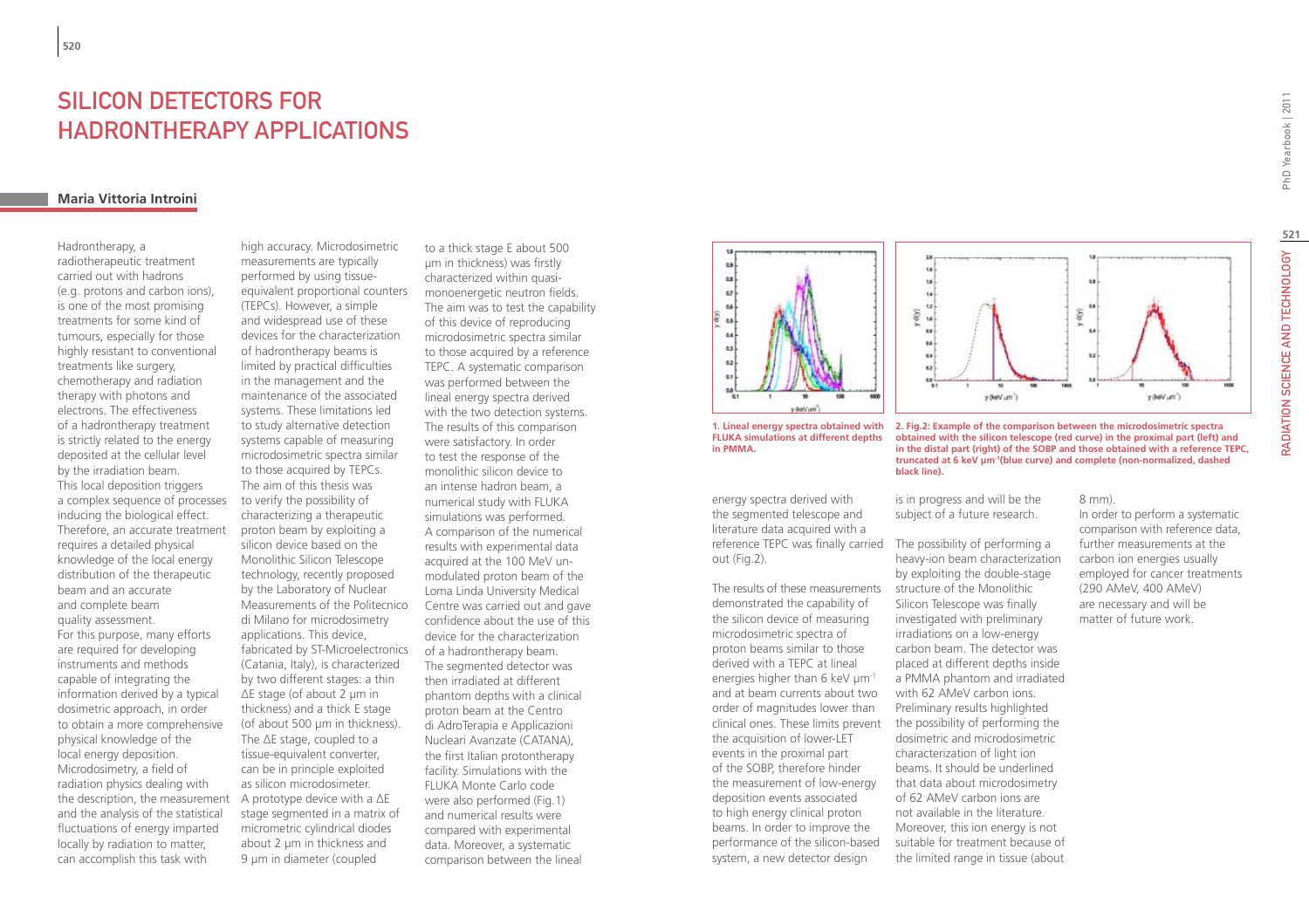# Modelling and experimental investigation of helical coil steam generator for IRIS Small-medium Modular Reactor

### **Davide Papini**

New technological solutions are being envisaged within the nuclear reactor projects of Generation III+ and Generation IV, aimed at simplifying the plant layout and fulfil at the same time higher safety requirements. Different concepts of Smallmedium Modular Reactors (SMRs) are currently under development, where all the primary system components

are located inside the reactor vessel (integral layout). The adoption of helically coiled tube steam generators fits well with such integral approach to reactor design. As a matter of fact, the helical geometry results in more compact steam generators and efficiency improvement through better heat transfer characteristics. With reference to the Generation III+ project IRIS (International Reactor Innovative and Secure), the dynamic behaviour of the helically coiled steam generator (and related safety systems as well) has been dealt with in this thesis, by means of the development of suited modelling tools, both analytical and numerical. Analytical lumped parameter model based on the moving boundary concept has been developed to study the dynamics of a once-through steam generator (IRIS kind). With respect to literature models, the innovative feature

of the developed model is to prescribe the temperature at steam generator primary side inlet, hence to simulate a realistic fluid-heating process. Testing of the model has been realized via coupling to a reactor core model. Depicted transient responses on the coupled system (reactor model and steam generator model) confirmed that the considered moving boundary approach is appropriate for the study of boiling channel dynamics.

In the framework of IRIS scaling analyses, several issues regarding containment modelling by means of the RELAP5 code have been addressed. The RELAP5 transient analysis code is widely used in the nuclear area and is designed as the reference thermal-hydraulic code for calculations with watersteam mixtures in 1D "pipeoriented" systems. Application of the code in large volumes (such as reactor containment drywell volume), standing outside its validation matrix, has been investigated. The GOTHIC code, dedicated for containment analysis, has been considered to validate – with fair quantitative agreement – the RELAP5 predictions. Density wave instability phenomena have been then major topic of investigation, as the parallel channel instability (physically of density wave kind)

might be triggered among the parallel channels of the once-through steam generators, where boiling process occurs within tubes (secondary-side). Flow instabilities must be avoided in the design and operation of the various industrial systems, as the thermally induced oscillations of the flow rate and system pressure can cause mechanical vibrations, problems of system control, thermal fatigue and thermal crisis occurrence as well.

The study of density wave instabilities has been dealt with by applying the sound modelling approach tested preliminarily on the steam generator global behaviour. Both, analytical modelling and numerical modelling have been considered, in order to represent the complex interactions between the variables triggering the instability. A theoretical lumped parameter model – moving boundary kind – has been developed, based on the integration of mass, energy and momentum 1D equations. The model has been plentifully tested dealing with the simplified vertical tube geometry, also owing to the availability of similar works in the open literature for validation purposes. Several sensitivity studies have been provided, identifying most critical parameters to model for a correct prediction of the instability threshold. Theoretical predictions



**1. Global view of the full-scale experimental facility simulating the helical coil steam generator (SIET labs).** 

from analytical model have been then successfully compared with numerical results obtained via the RELAP5 thermal-hydraulic code and the COMSOL multiphysics code as well, which proved to be capable of predicting DWO occurrence. Moreover, parallel channel instability has been studied also experimentally, with respect to the helical-coiled tube geometry featured by the IRIS steam generator. A full-scale open-loop experimental facility has been specifically built and operated at SIET labs in Piacenza (Italy), comprising two helical tubes (connected by means of two common headers) in simulation of the helically coiled steam generator of the IRIS reactor (Fig. 1). The experimental campaign has showed the peculiar influence of the helical geometry on instability thresholds in parallel channels. A thorough threshold database useful for model validations has been provided as well. The effects of system pressure, flow rate and inlet

basis of a modified form of the Stability Map<br>@ P = 40 bar // G = 200 kg/m<sup>2</sup>s  $\frac{4}{3}$  6  $\frac{20}{N_{\text{neh}}}$ 10 15 25 30 35 40  $\circ$  $-5$ **2. Comparison between theoretical** 

**model and experimental results in terms of stability map (P = 40 bar; G = 200 kg/m2 s).**

subcooling on the power at the onset of instability have been investigated, clustering the data in dimensionless stability maps. The experimental results have showed that the shape of the stability boundary with helical coil tubes differs from classical one, valid for straight tubes. A different behaviour in the low-subcooling region occurs, and can be ascribed to the effect of the centrifugal field induced by tube bending. Discrepancies with respect to the classical theory have been also observed in terms of period of the oscillations. Finally, the appearance of Ledinegg type instabilities (triggered by the provided parallel channel boundary conditions) has been depicted. Some Ledinegg transients have been taken into account, showing even superimposition phenomena with density wave oscillations. The final task of the thesis has been devoted to the simulation and interpretation of the experimental results, by adapting to the dimensional characteristics of the facility both, the analytical lumped parameter model and the RELAP5 code. Best results have been obtained via the analytical model, on the

widespread and sound Lockhart-Martinelli friction multiplier tuned on the frictional characteristics of the system. Though a systematic underestimation of the instability onset (which is indeed a conservative feature), satisfactory qualitative agreement with the experimental stability boundary has been reached. Fig. 2 shows an example of such comparison between model and experimental results, highlighting a pretty good simulation of the stability boundary shape. In conclusion, proper reproduction of the stationary pressure drop distribution within the investigated helical-coiled system is depicted as mandatory, prior to provide any accurate instability

calculations.